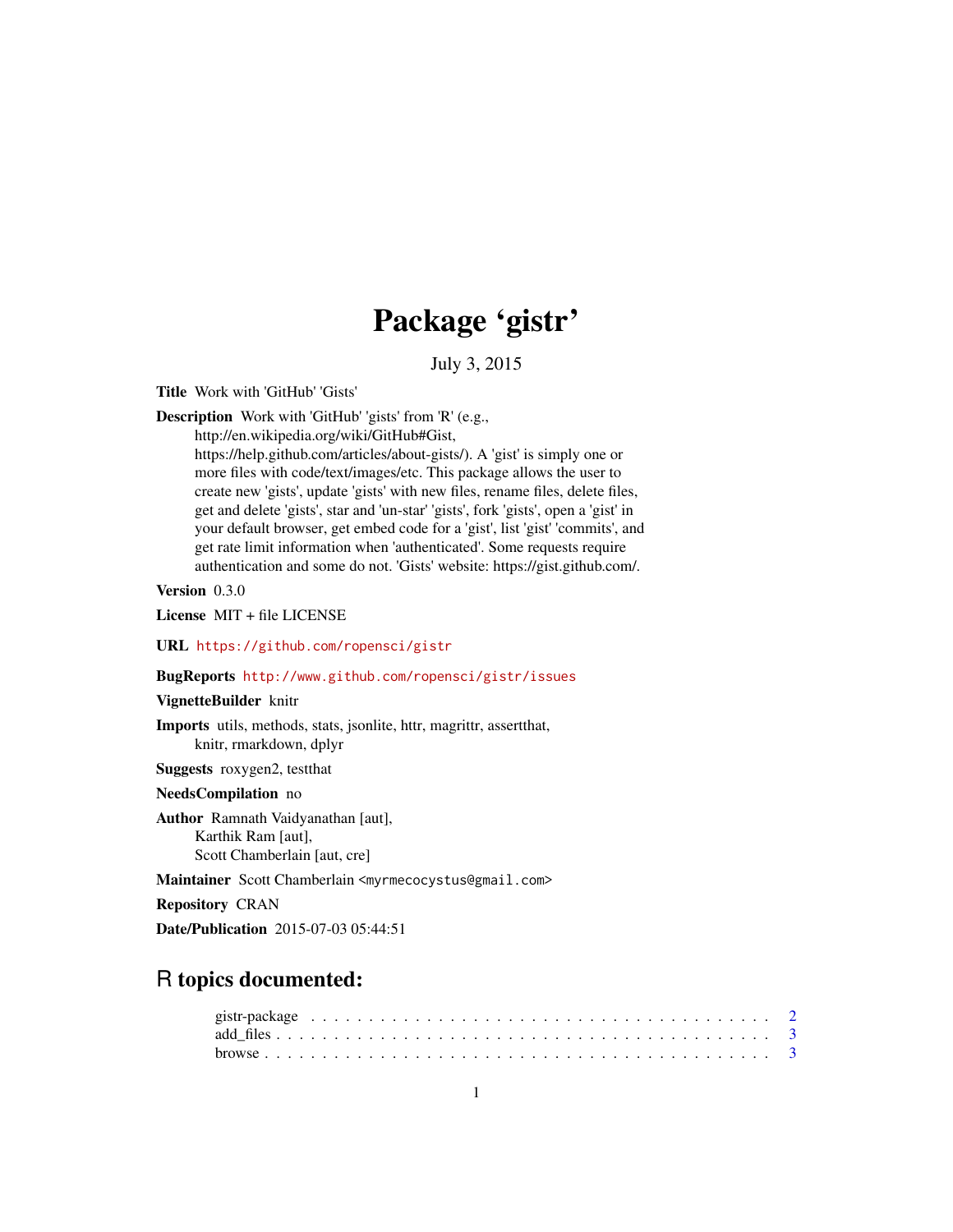# <span id="page-1-0"></span>2 gistr-package

|       | delete |  | $\overline{4}$ |
|-------|--------|--|----------------|
|       |        |  | 5              |
|       |        |  | 5              |
|       |        |  | 6              |
|       |        |  | -7             |
|       |        |  |                |
|       |        |  |                |
|       |        |  |                |
|       |        |  |                |
|       |        |  |                |
|       |        |  |                |
|       |        |  |                |
|       |        |  |                |
|       |        |  |                |
|       |        |  |                |
|       |        |  |                |
| Index |        |  | 21             |

gistr-package *R client for GitHub gists*

#### Description

R client for GitHub gists.

#### Details

gistr allows you to peform actions on gists, including listing, forking, starring, creating, deleting, updating, etc.

There are two ways to authorise gistr to work with your GitHub account:

- Generate a personal access token (PAT) at https://help.github.com/articles/creating-an-access-token-for and record it in the GITHUB\_PAT envar.
- Interactively login into your GitHub account and authorise with OAuth.

Using the GITHUB\_PAT is recommended.

# Author(s)

Scott Chamberlain <myrmecocystus@gmail.com>

Ramnath Vaidyanathan <ramnath.vaidya@gmail.com>

Karthik Ram <karthik.ram@gmail.com>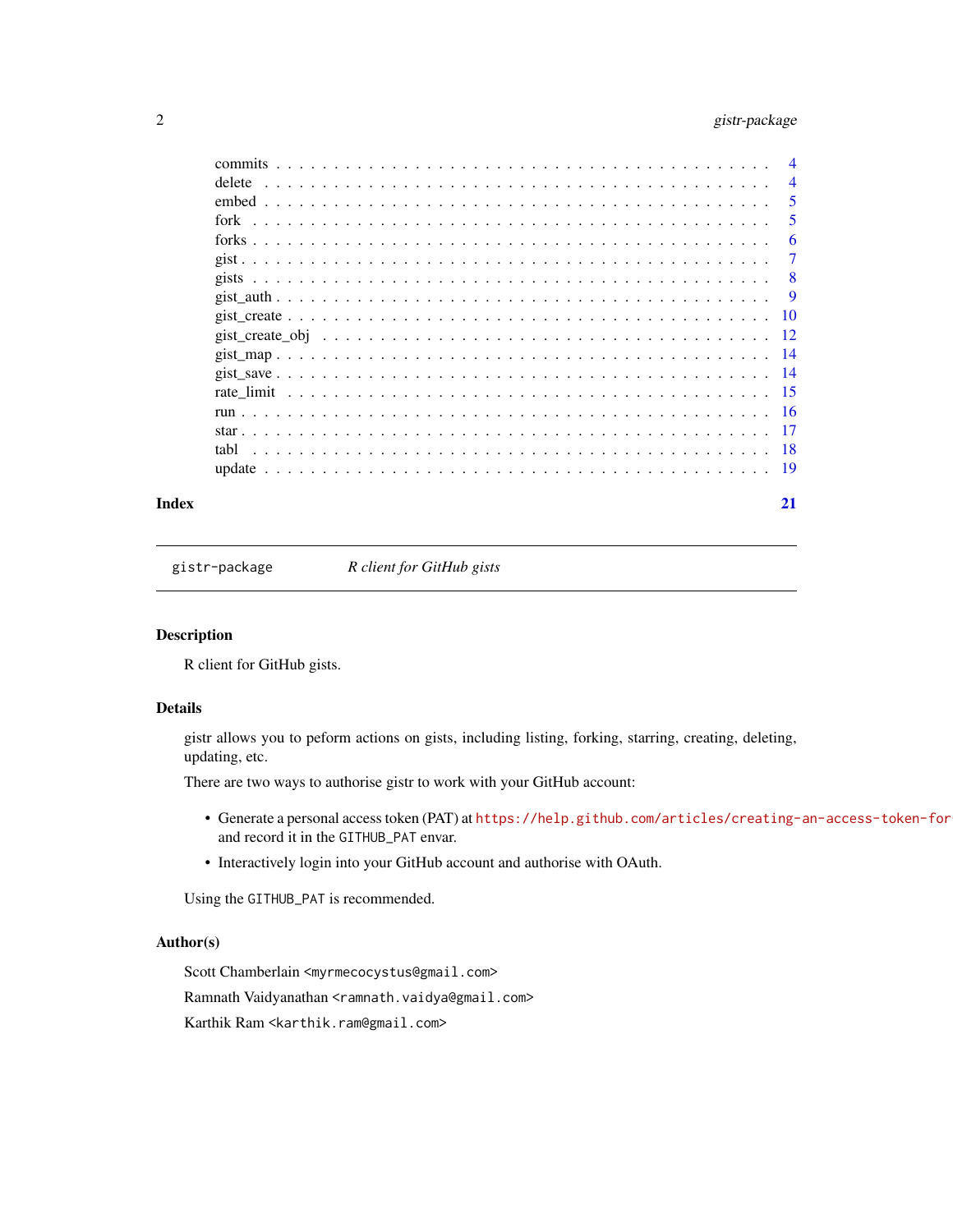<span id="page-2-0"></span>

Add files to a gist object

# Usage

```
add_files(gist, ...)
update_files(gist, ...)
delete_files(gist, ...)
rename_files(gist, ...)
```
# Arguments

| gist | A gist object or something coerceable to a gist |
|------|-------------------------------------------------|
| .    | Curl options passed on to GET                   |

# Examples

```
## Not run:
add_files("~/stuff.Rmd")
# update_files()
# delete_files()
# rename_files()
## End(Not run)
```
browse *Open a gist on GitHub*

# Description

Open a gist on GitHub

#### Usage

browse(gist, what = "html")

| gist | A gist object or something that can be coerced to a gist object. |
|------|------------------------------------------------------------------|
| what | One of html (default), json, forks, commits, or comments.        |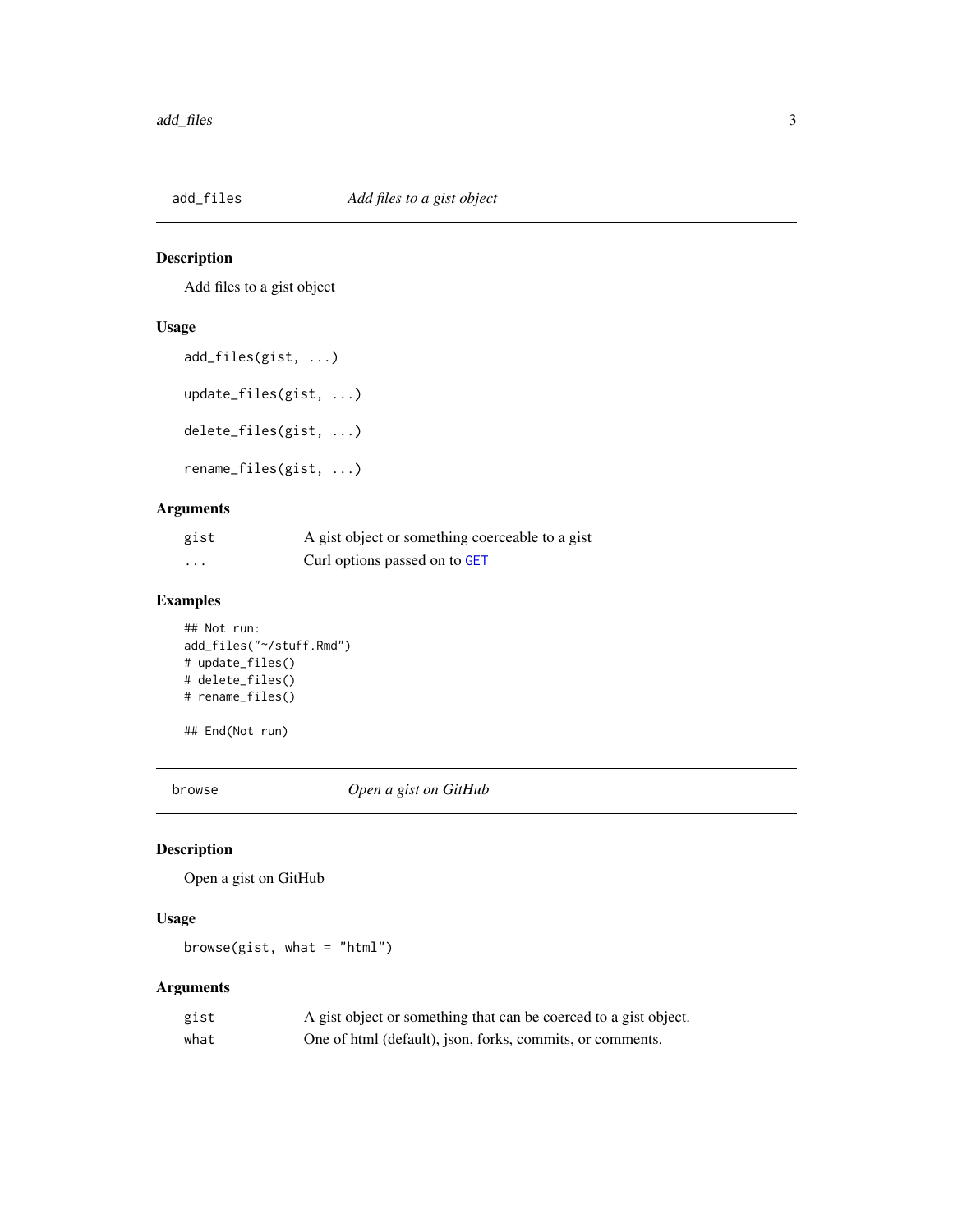<span id="page-3-0"></span>

List gist commits

# Usage

commits(gist, page =  $NULL$ , per\_page =  $30$ , ...)

# Arguments

| gist     | A gist object or something coerceable to a gist                    |
|----------|--------------------------------------------------------------------|
| page     | (integer) Page number to return.                                   |
| per_page | (integer) Number of items to return per page. Default 30. Max 100. |
| $\cdots$ | Further named args to GET                                          |

# Examples

```
## Not run:
gists()[[1]] %>% commits()
gist(id = '1f399774e9ecc9153a6f') %>% commits(per_page = 5)
# pass in a url
gist("https://gist.github.com/expersso/4ac33b9c00751fddc7f8") %>% commits
## End(Not run)
```
delete *Delete a gist*

# Description

Delete a gist

# Usage

delete(gist, ...)

| gist     | A gist object or something coerceable to a gist |
|----------|-------------------------------------------------|
| $\cdots$ | Curl options passed on to GET                   |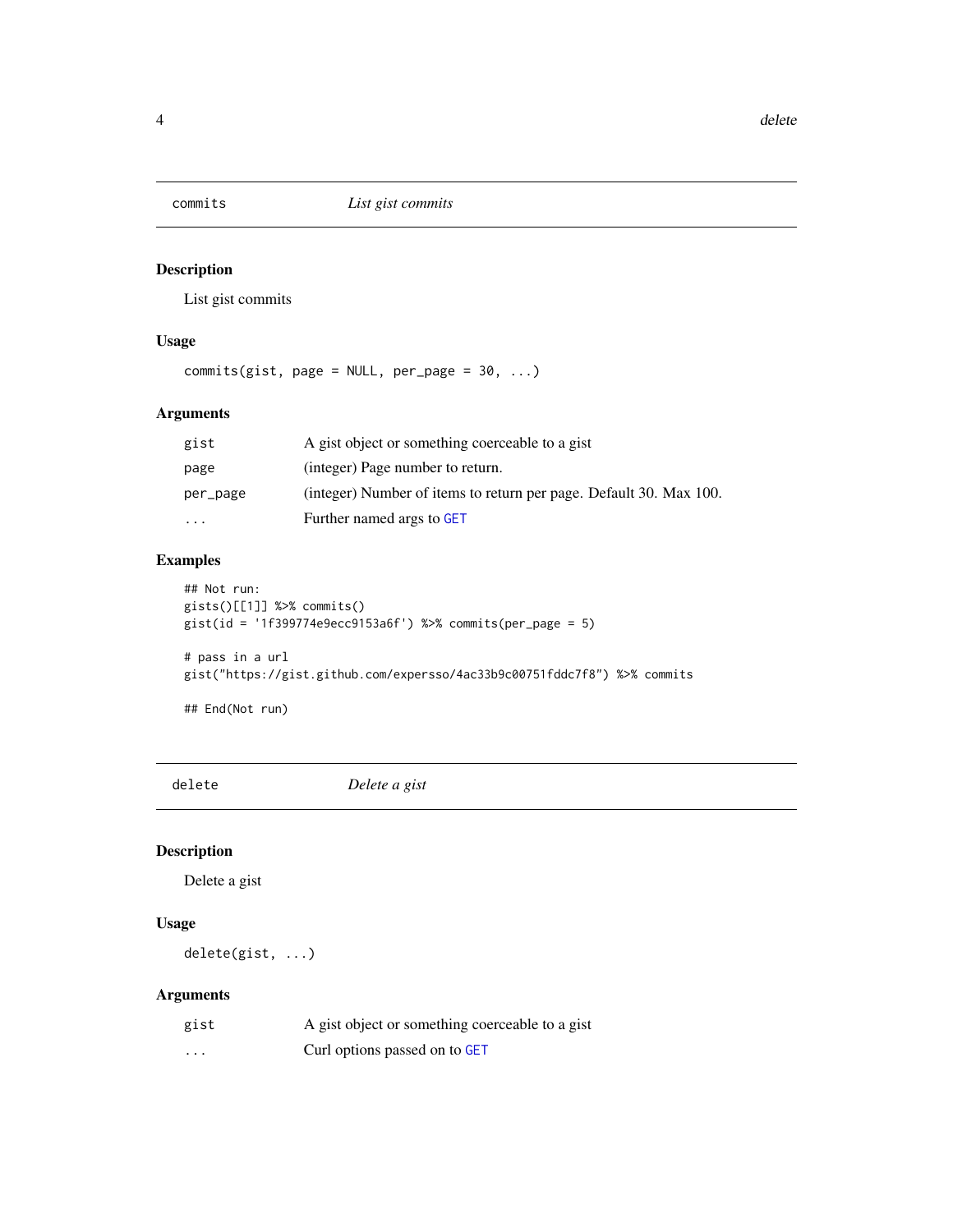#### <span id="page-4-0"></span>embed 55

# Examples

## Not run: gists("minepublic")[[29]] %>% delete()

## End(Not run)

# embed *Get embed script for a gist*

# Description

Get embed script for a gist

#### Usage

embed(gist)

# Arguments

gist A gist object or something that can be coerced to a gist object.

# Examples

## Not run: gists()[[1]] %>% embed()

# pass in a url gist("https://gist.github.com/expersso/4ac33b9c00751fddc7f8") %>% embed

## End(Not run)

fork *Fork a gist*

# Description

Fork a gist

# Usage

fork(gist, ...)

| gist | A gist object or something coerceable to a gist |
|------|-------------------------------------------------|
| .    | Further named args to GET                       |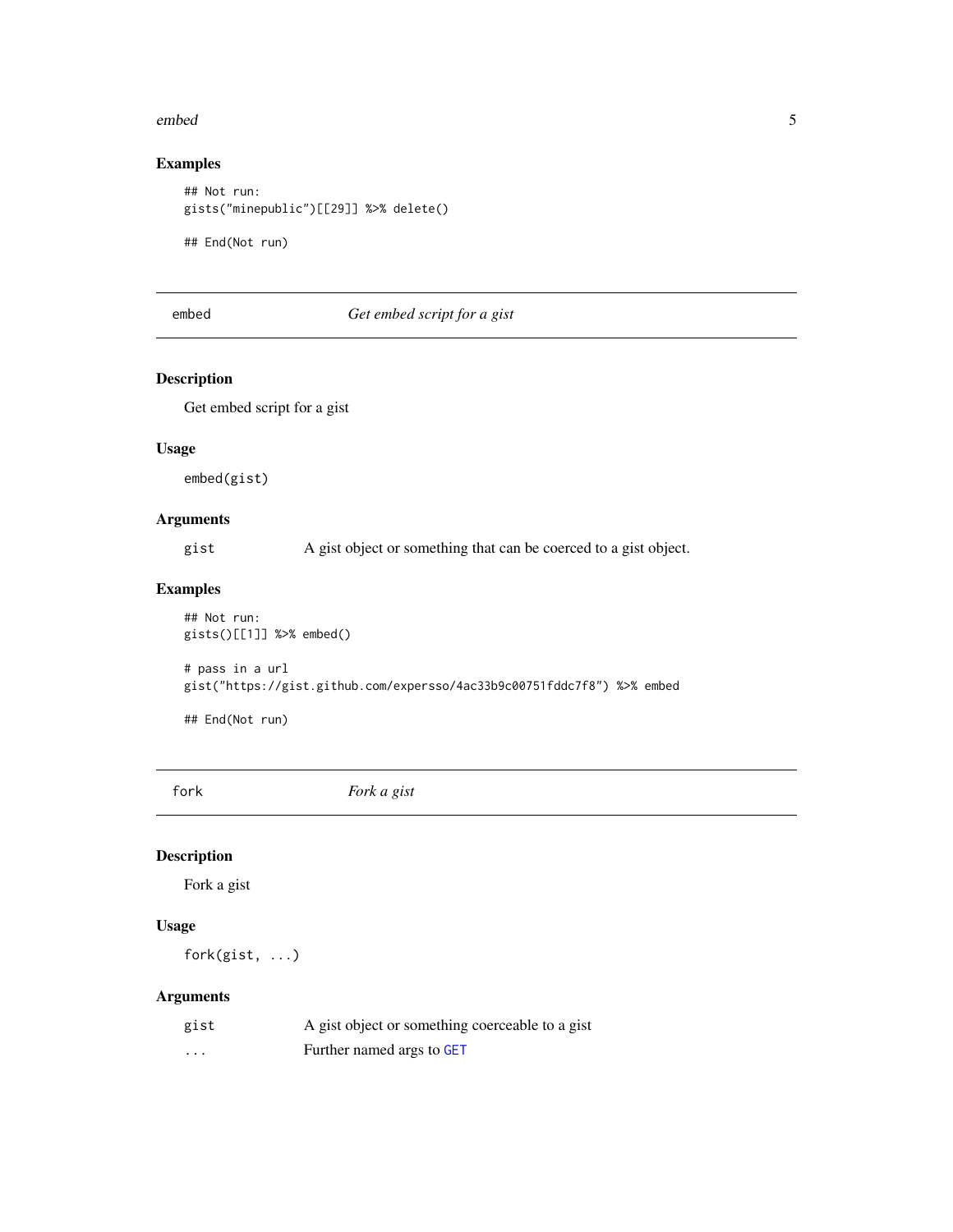# <span id="page-5-0"></span>Value

A gist class object

# Examples

```
## Not run:
# fork a gist
gists()[[1]] %>% fork()
# browse to newly forked gist
gist(id='0831f3fbd83ac4d46451') %>% fork() %>% browse()
# extract the last one
gist(id='1642874') %>%
forks() %>%
 .[length(.)]
## End(Not run)
```
forks *List forks on a gist*

# Description

List forks on a gist

# Usage

forks(gist, page =  $NULL$ , per\_page =  $30$ , ...)

# Arguments

| gist     | A gist object or something coerceable to a gist                    |
|----------|--------------------------------------------------------------------|
| page     | (integer) Page number to return.                                   |
| per_page | (integer) Number of items to return per page. Default 30. Max 100. |
| .        | Further named args to GET                                          |

# Value

A list of gist class objects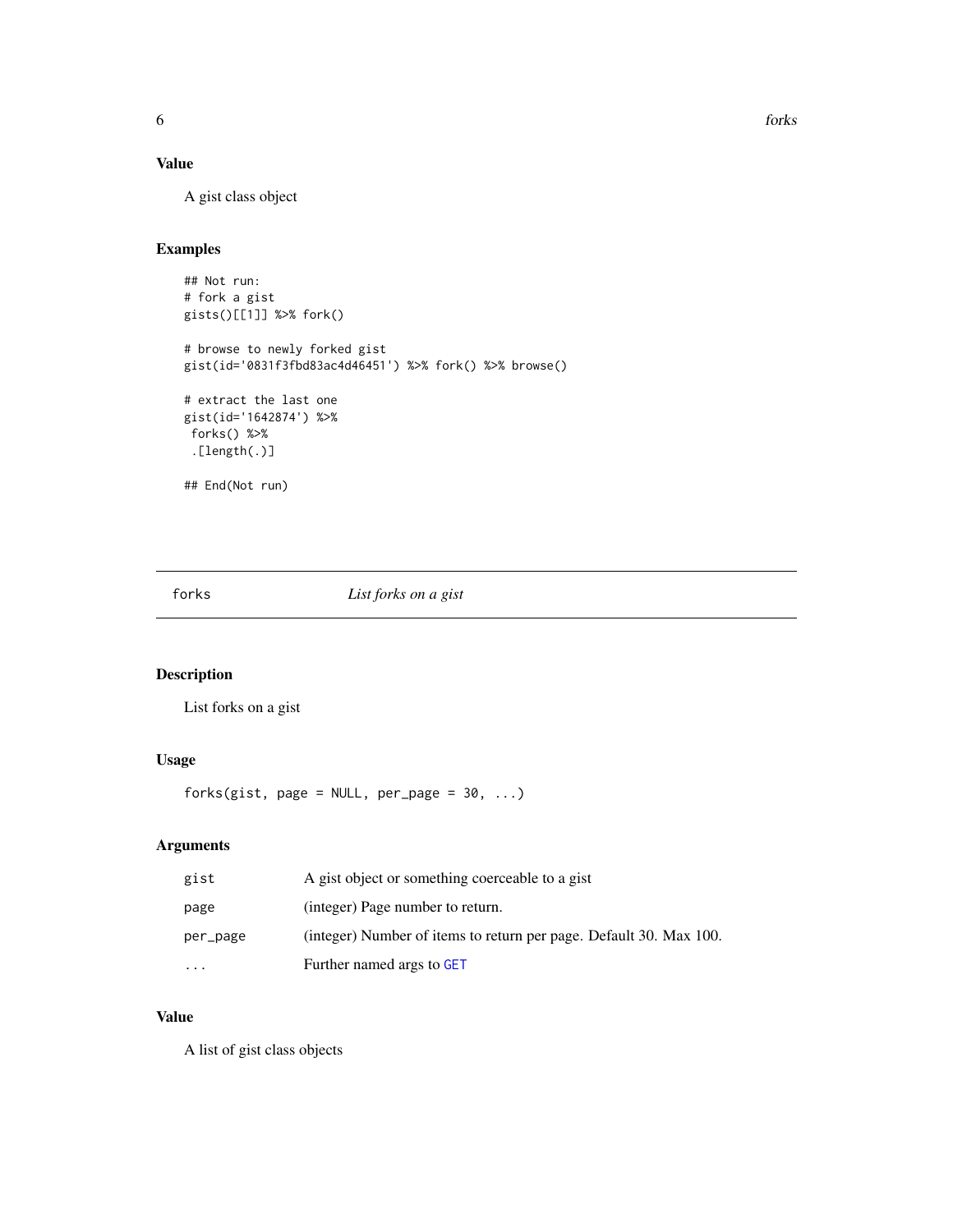#### <span id="page-6-0"></span>gist the contract of the contract of the contract of the contract of the contract of the contract of the contract of the contract of the contract of the contract of the contract of the contract of the contract of the contr

#### Examples

```
## Not run:
gist(id='1642874') %>% forks(per_page=2)
gist(id = "8172796") %>% forks()
# pass in a url
gist("https://gist.github.com/expersso/4ac33b9c00751fddc7f8") %>% forks
## End(Not run)
```
gist *Get a gist*

#### Description

Get a gist

#### Usage

gist(id, ...)

as.gist(x)

# Arguments

| id                      | (character) A gist id, or a gist URL                                                     |
|-------------------------|------------------------------------------------------------------------------------------|
| $\cdot$ $\cdot$ $\cdot$ | Curl options passed on to GET                                                            |
|                         | Object to coerce. Can be an integer (gist id), string (gist id), a gist, or an list that |
|                         | can be coerced to a gist.                                                                |

# Details

If a file is larger than  $\sim$  1 MB, the content of the file given back is truncated, so you won't get the entire contents. In the return S3 object that's printed, we tell you at the bottom whether each file is truncated or not. If a file is, simply get the raw\_url URL for the file (see example below), then retrieve from that. If the file is very big, you may need to clone the file using git, etc.

```
## Not run:
gist('f1403260eb92f5dfa7e1')
as.gist('f1403260eb92f5dfa7e1')
as.gist(10)
as.gist(gist('f1403260eb92f5dfa7e1'))
# from a url, or partial url
```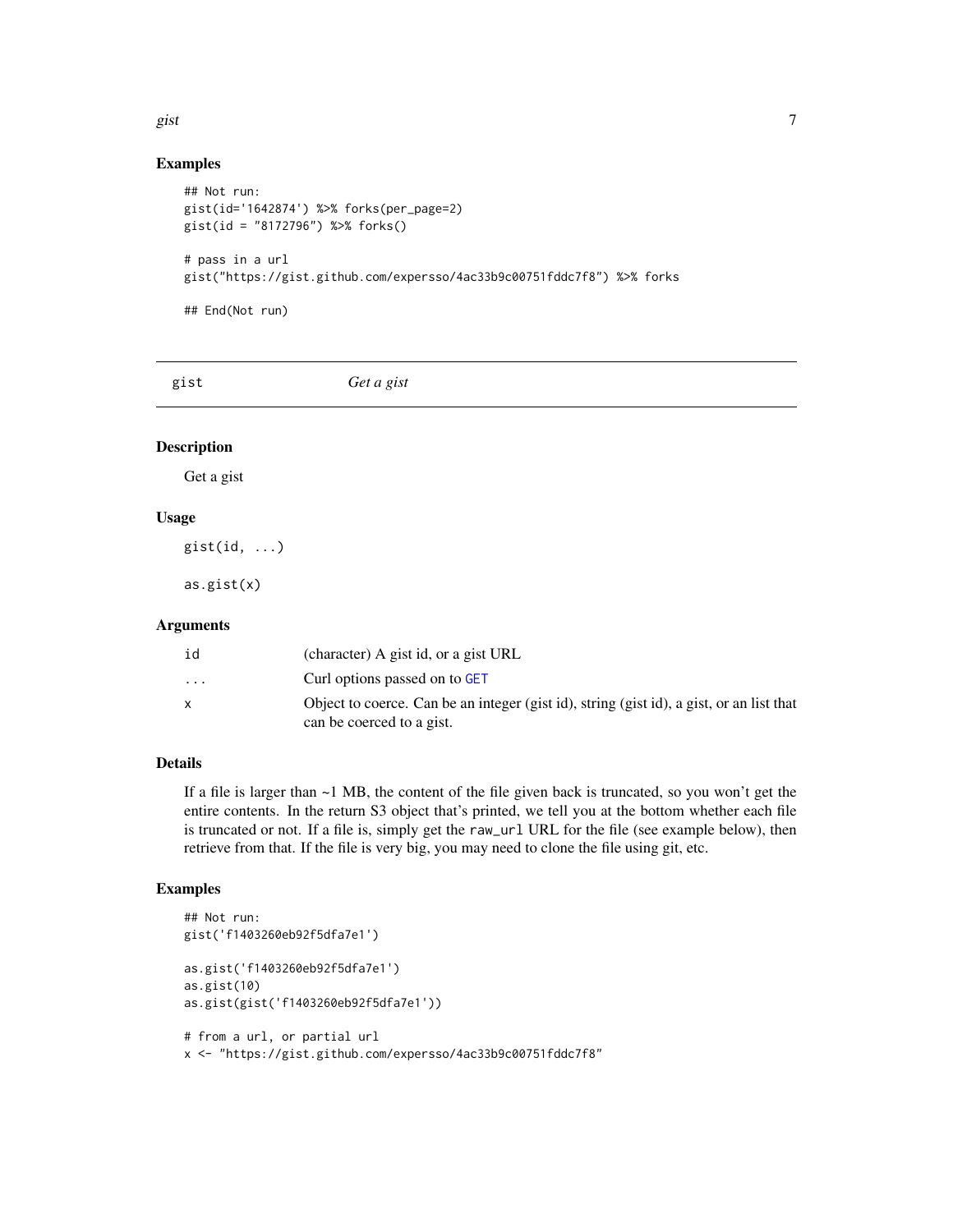```
x <- "gist.github.com/expersso/4ac33b9c00751fddc7f8"
x <- "gist.github.com/4ac33b9c00751fddc7f8"
x <- "expersso/4ac33b9c00751fddc7f8"
as.gist(x)
ids <- sapply(gists(), "[[", "id")
gist(ids[1])
gist(ids[2])
gist(ids[3])
gist(ids[4])
gist(ids[1]) %>% browse()
## If a gist file is > a certain size it is truncated
## in this case, we let you know in the return object that it is truncated
## e.g.
(bigfile <- gist(id = "b74b878fd7d9176a4c52"))
## then get the raw_url, and retrieve the file
url <- bigfile$files$`plossmall.json`$raw_url
# httr::GET(url)
## End(Not run)
```
gists *List gists*

#### Description

List public gists, your own public gists, all your gists, by gist id, or query by date.

#### Usage

```
gists(what = "public", since = NULL, page = NULL, per_page = 30, ...)
```

| what     | (character) What gists to return. One of public, minepublic, mineall, or starred.<br>If an id is given for a gist, this parameter is ignored. |
|----------|-----------------------------------------------------------------------------------------------------------------------------------------------|
| since    | (character) A timestamp in ISO 8601 format: YYYY-MM-DDTHH:MM:SSZ.<br>Only gists updated at or after this time are returned.                   |
| page     | (integer) Page number to return.                                                                                                              |
| per_page | (integer) Number of items to return per page. Default 30. Max 100.                                                                            |
| $\cdots$ | Curl options passed on to GET                                                                                                                 |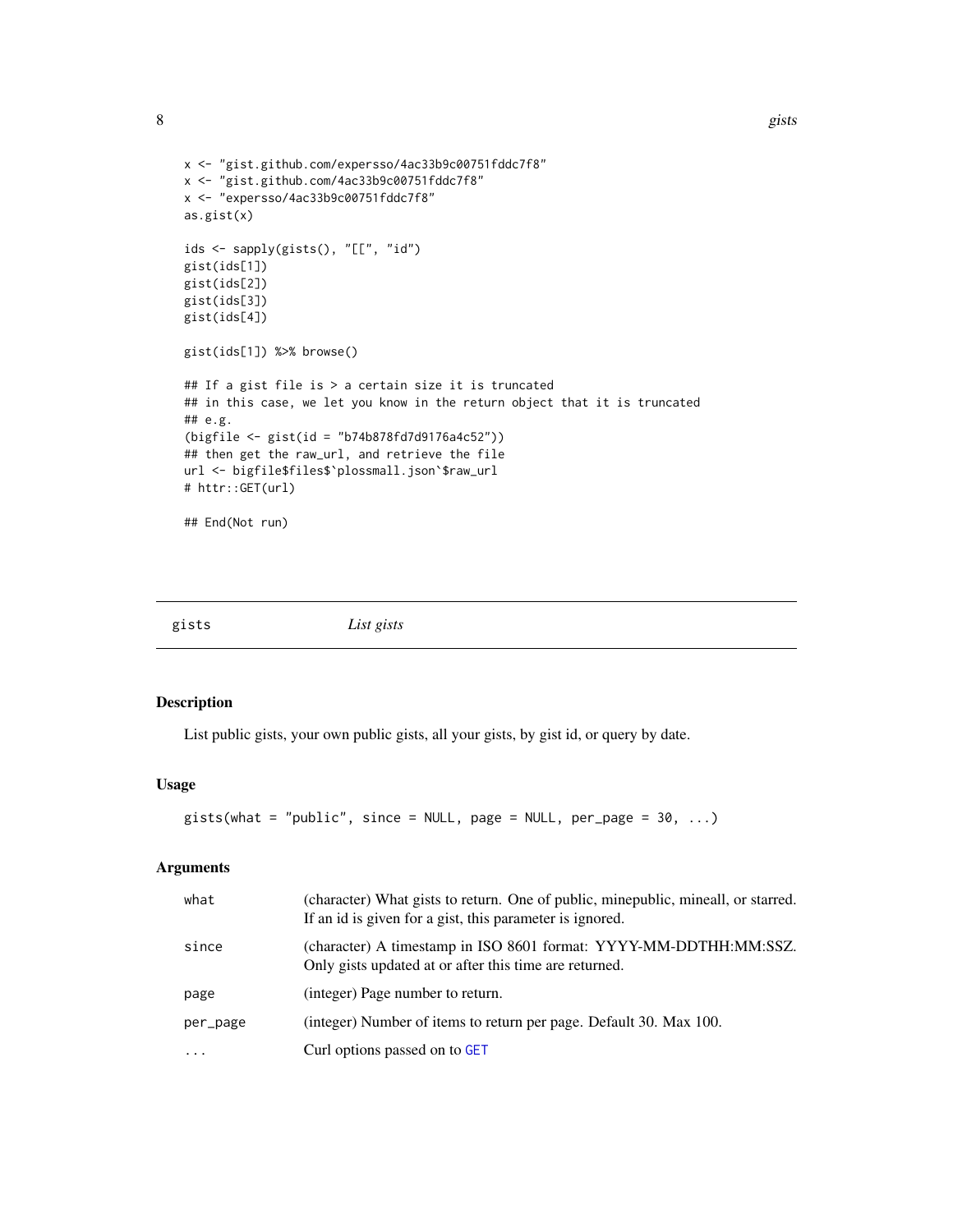#### <span id="page-8-0"></span>gist\_auth 9

#### Examples

```
## Not run:
# Public gists
gists()
gists(per_page=2)
gists(page=3)
# Public gists created since X time
gists(since='2014-05-26T00:00:00Z')
# Your public gists
gists('minepublic')
gists('minepublic', per_page=2)
# Your private and public gists
gists('mineall')
# Your starred gists
gists('starred')
# pass in curl options
gists(per_page=1, config=verbose())
gists(per_page=1, config=timeout(seconds = 0.5))
## End(Not run)
```
gist\_auth *Authorize with GitHub.*

#### Description

This function is run automatically to allow gistr to access your GitHub account.

#### Usage

gist\_auth(app = gistr\_app, reauth = FALSE)

#### Arguments

| app    | An oauth_app for GitHub. The default uses an application gistr_oauth cre- |
|--------|---------------------------------------------------------------------------|
|        | ated by Scott Chamberlain.                                                |
| reauth | (logical) Force re-authorization?                                         |

#### Details

There are two ways to authorise gistr to work with your GitHub account:

- Generate a personal access token at https://help.github.com/articles/creating-an-access-token-for-comm and record in the GITHUB\_PAT envar.
- Interactively login into your GitHub account and authorise with OAuth.

Using GITHUB\_PAT is recommended.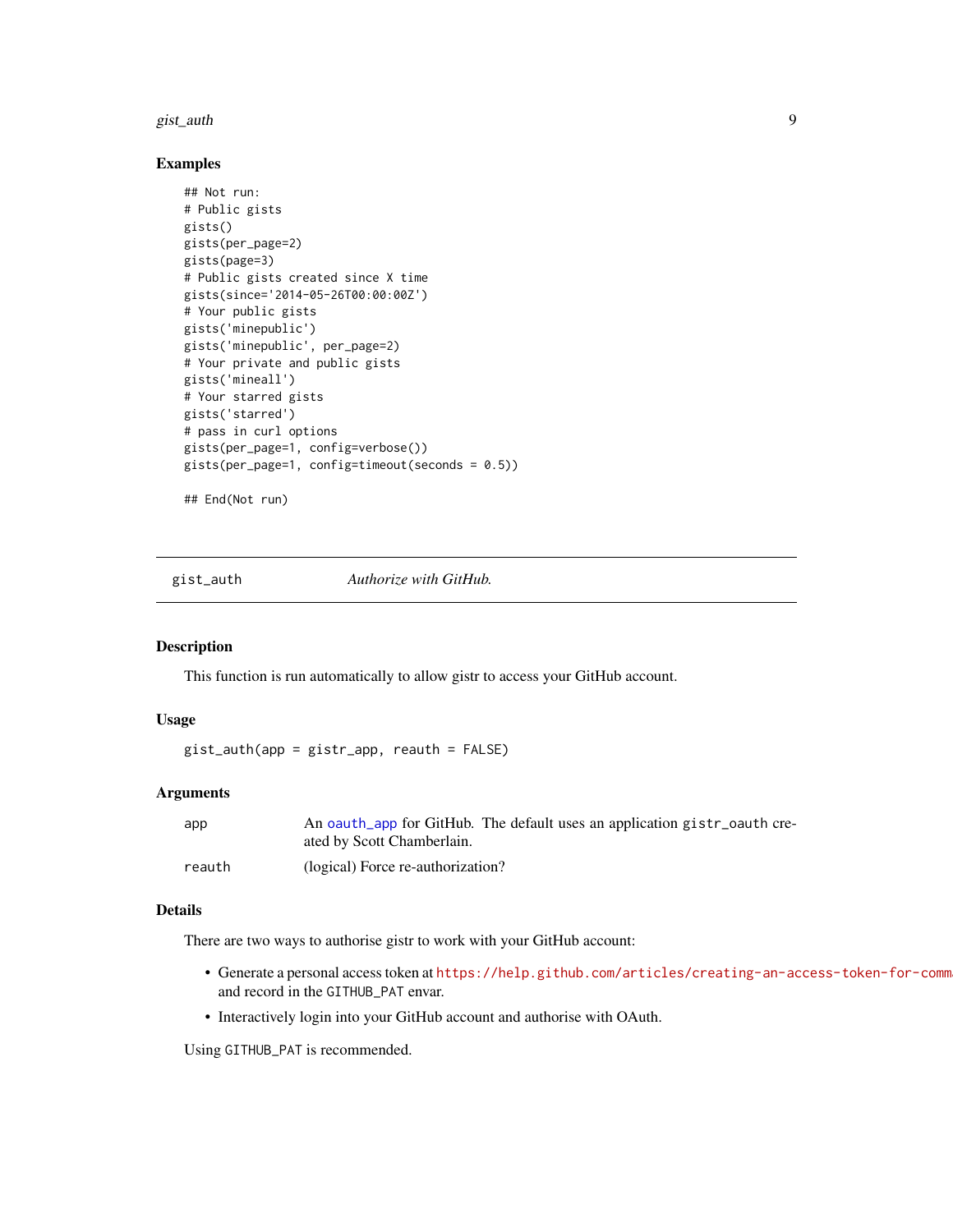# Examples

## Not run: gist\_auth()

## End(Not run)

<span id="page-9-1"></span>gist\_create *Create a gist*

# Description

Create a gist

# Usage

```
gist_create(files = NULL, description = "", public = TRUE,
 browse = TRUE, code = NULL, filename = "code.R", knit = FALSE,
 knitopts = list(), renderopts = list(), include_source = FALSE,
  imgur_inject = FALSE, rmarkdown = FALSE, ...)
```

| files                | Files to upload                                                                                                                                                                                                          |
|----------------------|--------------------------------------------------------------------------------------------------------------------------------------------------------------------------------------------------------------------------|
| description          | (character) Brief description of gist (optional)                                                                                                                                                                         |
| public               | (logical) Whether gist is public (default: TRUE)                                                                                                                                                                         |
| browse               | (logical) To open newly create gist in default browser (default: TRUE)                                                                                                                                                   |
| code                 | Pass in any set of code. This can be a single R object, or many lines of code<br>wrapped in quotes, then curly brackets (see examples below).                                                                            |
| filename             | Name of the file to create, only used if code parameter is used. Default to<br>code.R                                                                                                                                    |
| knit                 | (logical) Knit code before posting as a gist? If the file has a .Rmd or .Rnw<br>extension, we run the file with link[knitr]{knit}, and if it has a. R extension,<br>then we use render                                   |
| knitopts, renderopts |                                                                                                                                                                                                                          |
|                      | (list) List of variables passed on to $link[knitr]$ {knit}, or render                                                                                                                                                    |
|                      | include_source (logical) Only applies if knit=TRUE. Include source file in the gist in addition to<br>the knitted output.                                                                                                |
| imgur_inject         | (logical) Inject imgur_upload into your .Rmd file to upload files to http://<br>imgur.com/. This will be ignored if the file is a sweave/latex file because the<br>rendered pdf can't be uploaded anyway. Default: FALSE |
| rmarkdown            | (logical) If TRUE, use render instead of knit to render the document.                                                                                                                                                    |
| .                    | Further args passed on to link[httr]{POST}                                                                                                                                                                               |

<span id="page-9-0"></span>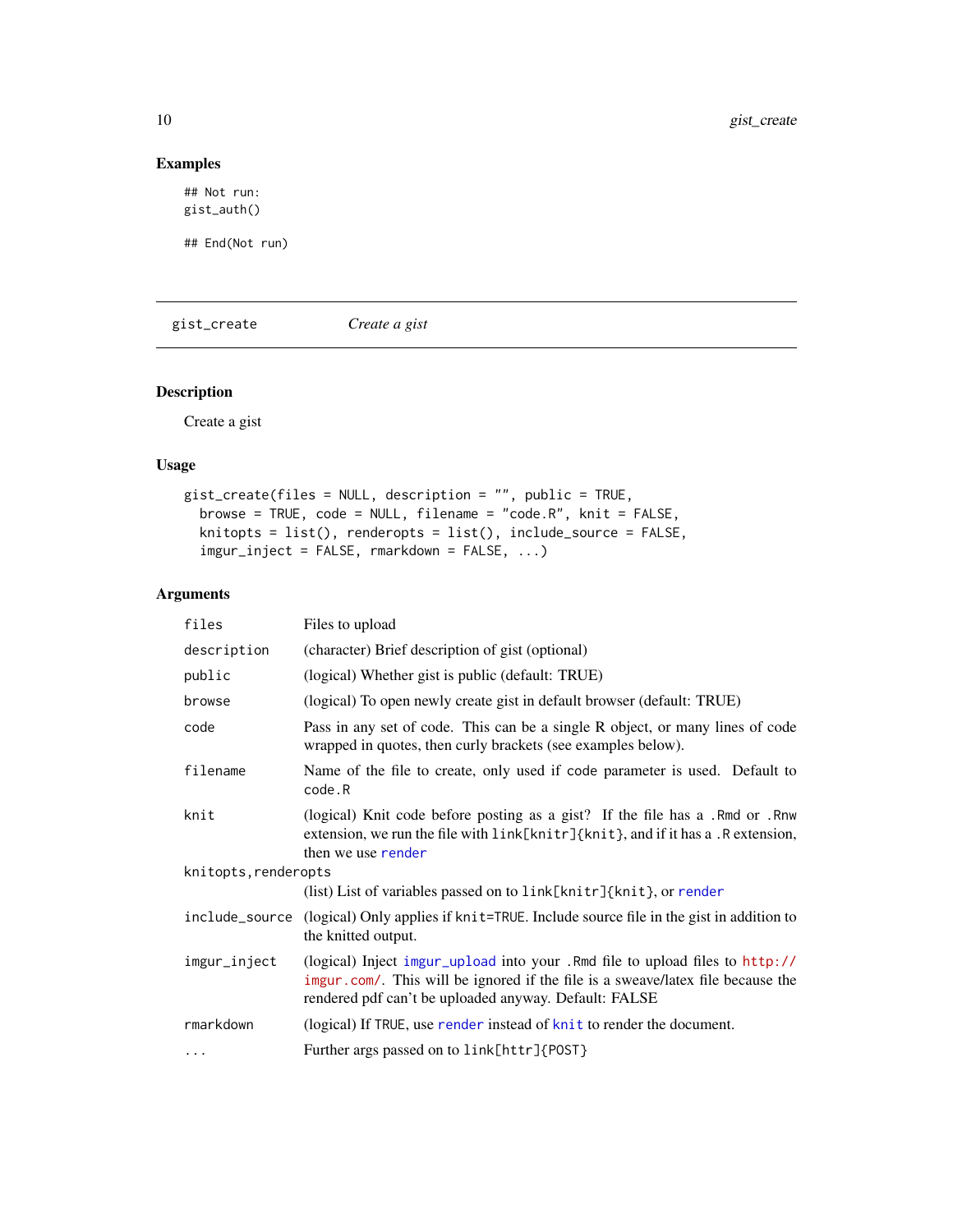<span id="page-10-0"></span>gist\_create 11

#### See Also

[gist\\_create\\_obj](#page-11-1)

```
## Not run:
gist_create(files="~/stuff.md", description='a new cool gist')
gist_create(files=c("~/spocc_sp.Rmd","~/spocc_sp.md"), description='spocc demo files')
# include any code by passing to the code parameter
gist_create(code={'
x <- letters
numbers <- runif(10)
numbers
'})
# or include results if you want, and change the filename in this case
gist_create(code={'
x <- letters
numbers <- runif(8)
numbers
[1] 0.3229318 0.5933054 0.7778408 0.3898947 0.1309717 0.7501378 0.3206379 0.3379005
'}, filename="my_cool_code.R")
# Knit an .Rmd file before posting as a gist
file <- system.file("examples", "stuff.Rmd", package = "gistr")
gist_create(file, description='a new cool gist', knit=TRUE)
file <- system.file("examples", "plots.Rmd", package = "gistr")
gist_create(file, description='some plots', knit=TRUE)
# an .Rnw file
file <- system.file("examples", "rnw_example.Rnw", package = "gistr")
gist_create(file)
gist_create(file, knit=TRUE)
# Knit code input before posting as a gist
gist_create(code={'
```{r}
x <- letters
(numbers <- runif(8))
\lambda \lambda \lambda'}, knit=TRUE)
library('httr')
base <- "http://pelias.mapzen.com/search"
res \leq GET(base, query = list(input = 'coffee shop', lat = 45.5, lon = -122.6))
json <- content(res, as = "text")
gist_create(code = json, filename = "pelias_test.geojson")
# Knit and include source file, so both files are in the gist
```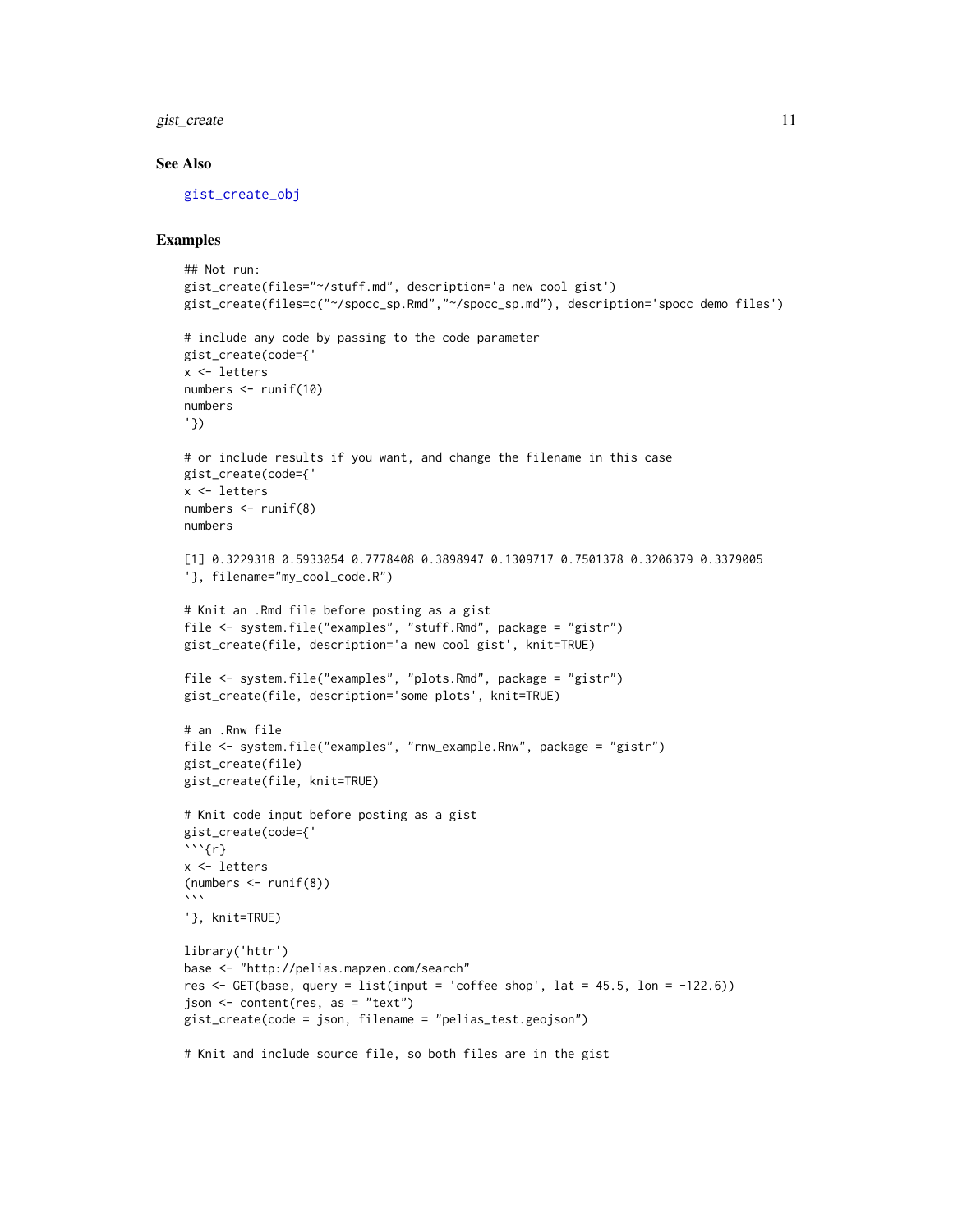```
12 gist_create_obj
```

```
file <- system.file("examples", "stuff.Rmd", package = "gistr")
gist_create(file, knit=TRUE, include_source=TRUE)
gist_create(code={'
```{r}
x <- letters
(numbers <- runif(8))
\sqrt{2}'}, filename="code.Rmd", knit=TRUE, include_source=TRUE)
# Uploading images created during knit process
## using imgur - if you're file uses imgur or similar, you're good
file <- system.file("examples", "plots_imgur.Rmd", package = "gistr")
cat(readLines(file), sep = "\n") # peek at file
gist_create(file, knit=TRUE)
## if not, GitHub doesn't allow upload of binary files via the HTTP API (which gistr uses)
## but check back later as I'm working on an option to get binary files uploaded,
## but will involve having to use git
file <- system.file("examples", "plots.Rmd", package = "gistr")
gist_create(file, knit=TRUE, imgur_inject = TRUE)
## works with ggplot2 as well
file <- system.file("examples", "ggplot_imgur.Rmd", package = "gistr")
gist_create(file, knit=TRUE)
# Render `.R` files
file <- system.file("examples", "example1.R", package = "gistr")
cat(readLines(file), sep = "\n") # peek at file
gist_create(file, knit = TRUE)
gist_create(file, knit = TRUE, include_source = TRUE)
## many files
(file1 <- system.file("examples", "example1.R", package = "gistr"))
(file2 <- system.file("examples", "example2.R", package = "gistr"))
cat(readLines(file1), sep = "\n") # peek at filecat(readLines(file2), sep = "\n") # peek at filegist_create(files=list(file1, file2), knit = TRUE)
### three at once, some .R and some .Rmd
file3 <- system.file("examples", "plots_imgur.Rmd", package = "gistr")
gist_create(files=list(file1, file2, file3), knit = TRUE)
gist_create(files=list(file1, file2, file3), knit = TRUE, include_source = TRUE)
# Use rmarkdown::render instead of knitr::knit
file <- system.file("examples", "rmarkdown_eg.Rmd", package = "gistr")
gist_create(file, knit = TRUE, rmarkdown = TRUE, imgur_inject = TRUE,
   renderopts = list(output_format = "md_document"))
## End(Not run)
```
<span id="page-11-1"></span>gist\_create\_obj *Create a gist from an R object*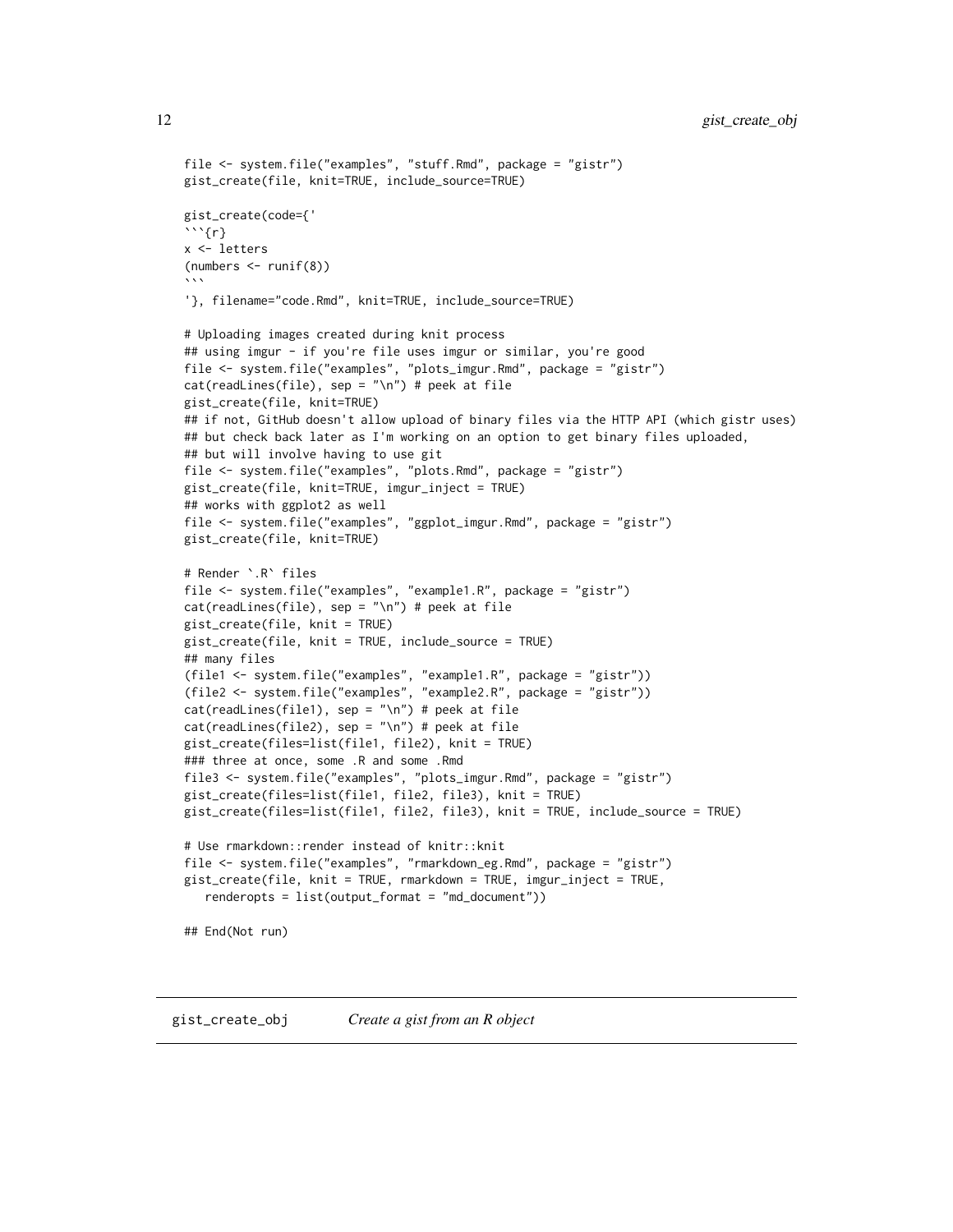# <span id="page-12-0"></span>gist\_create\_obj 13

# Description

Create a gist from an R object

#### Usage

```
gist\_create\_obj(x = NULL, description = "", public = TRUE,browse = TRUE, prety = TRUE, filename = "file.txt", ...)
```
#### Arguments

| x           | An R object, any of data.frame, matrix, list, character, numeric                                                   |  |
|-------------|--------------------------------------------------------------------------------------------------------------------|--|
| description | (character) Brief description of gist (optional)                                                                   |  |
| public      | (logical) Whether gist is public (default: TRUE)                                                                   |  |
| browse      | (logical) To open newly create gist in default browser (default: TRUE)                                             |  |
| pretty      | (logical) For data.frame and matrix objects, create a markdown table. If FALSE,<br>pushes up json. (default: TRUE) |  |
| filename    | Name of the file to create. Default: file.txt                                                                      |  |
| $\cdots$    | Further args passed on to link[httr]{POST}                                                                         |  |
|             |                                                                                                                    |  |

#### Details

This function is specifically for going from R objects to a gist, whereas [gist\\_create](#page-9-1) is for going from files or executing code

#### See Also

#### [gist\\_create](#page-9-1)

#### Examples

```
## Not run:
## data.frame
### by default makes pretty table in markdown format
row.names(mtcars) <- NULL
gist_create_obj(mtcars)
gist_create_obj(iris)
### or just push up json
gist_create_obj(mtcars, pretty = FALSE)
```

```
## matrix
gist_create_obj(as.matrix(mtcars))
## list
gist_create_obj(apply(mtcars, 1, as.list))
## character
gist_create_obj("hello, world")
## numeric
gist_create_obj(runif(10))
```
## Assign a specific file name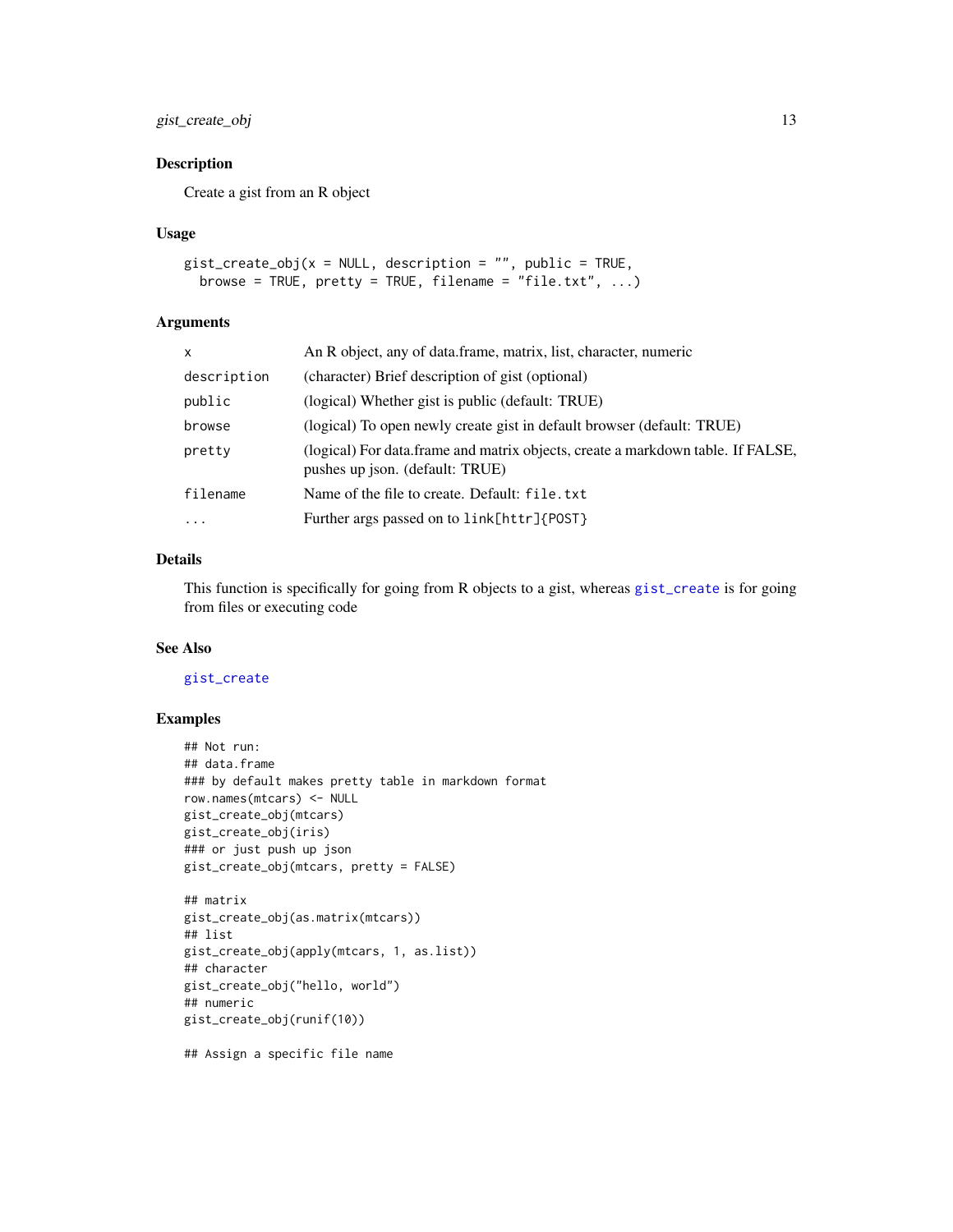```
gist_create_obj("
## header2
hey there!", filename = "my_markdown.md")
## End(Not run)
```
gist\_map *Opens a full screen map after uploading a geojson file*

# Description

Takes a gist object and a input geojson file name and renders fullscreen map

#### Usage

gist\_map(x, browse = TRUE)

#### Arguments

| X.     | An object of class gist generated by gist_create or gist_create_obj                  |
|--------|--------------------------------------------------------------------------------------|
| browse | Default: TRUE. Set to FALSE if you don't want to automatically browse to the<br>URL. |

# Examples

```
## Not run:
file <- system.file("examples", "ecoengine_eg.geojson", package = "gistr")
gist_id <- gist_create(file, browse = FALSE)
gist_map(gist_id)
```
## End(Not run)

gist\_save *Save gist files to disk*

# Description

Save gist files to disk

#### Usage

```
gist_save(gist, path = ".")
```
gist\_open(x)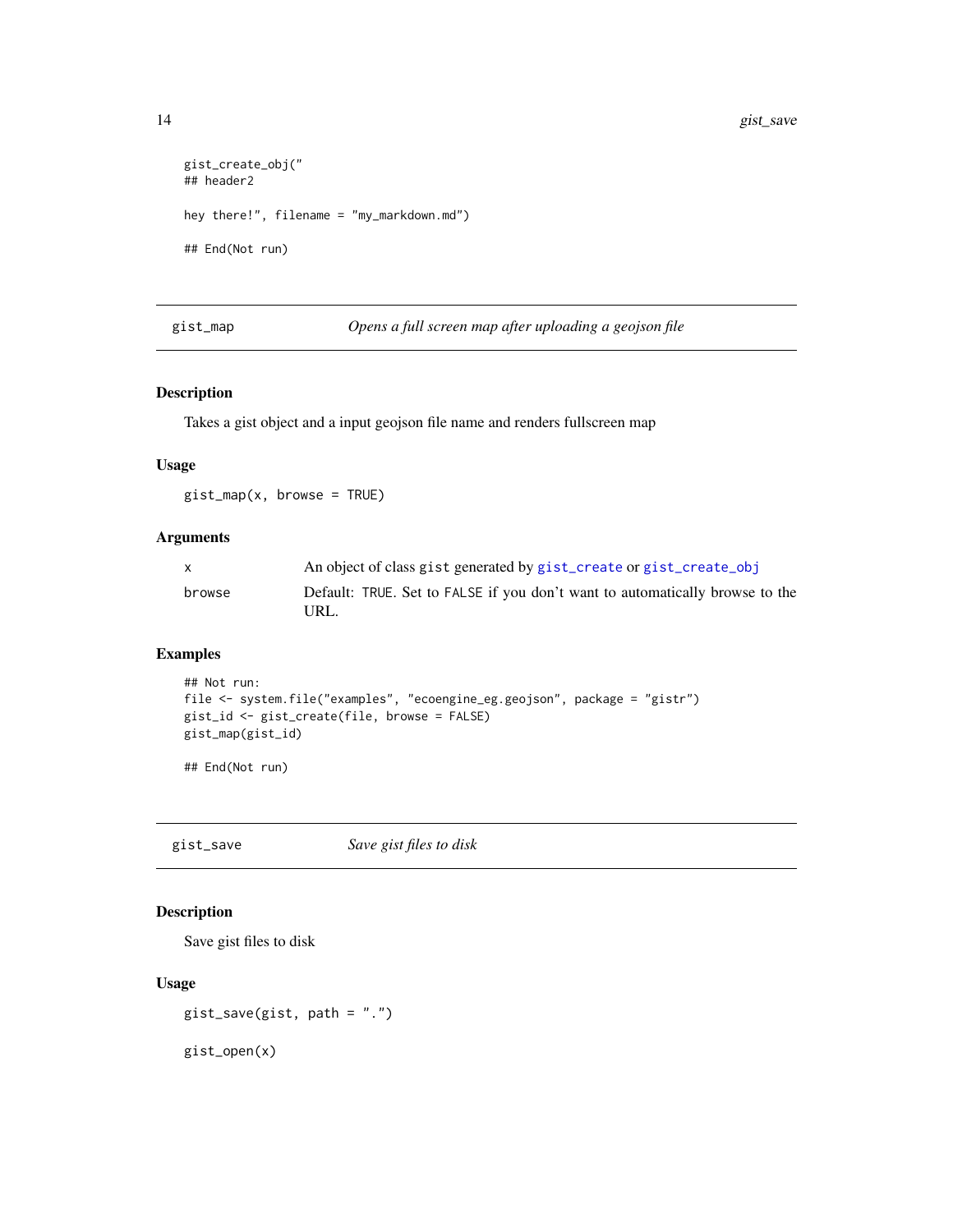#### <span id="page-14-0"></span>rate\_limit 15

#### **Arguments**

| gist | A gist object or something coerceable to a gist                                                                                                                                                                    |
|------|--------------------------------------------------------------------------------------------------------------------------------------------------------------------------------------------------------------------|
| path | Root path to write to, a directory, not a file b/c a gist can contain many files. A<br>folder is created with name of the gist id within this root directory. File names<br>will be the same as given in the gist. |
| X    | An object of class gist_files (the output from gist_save)                                                                                                                                                          |

# Details

gist\_save: files are written into a new folder, named by the gist id, e.g., a65ac7e56b7b3f746913

gist\_open: opens files in your editor/R GUI. Internally, uses [file.edit](#page-0-0) to open files, using getOption("editor") to open the files. If you're in R.app or RStudio, or other IDE's, files will open in the IDE (I think).

# Value

An object of class gist\_files, S3 object containing file paths

# Examples

```
## Not run:
gist("a65ac7e56b7b3f746913") %>% gist_save()
gist("a65ac7e56b7b3f746913") %>% gist_save() %>% gist_open()
gist("https://gist.github.com/expersso/4ac33b9c00751fddc7f8") %>% gist_save()
```
## End(Not run)

rate\_limit *Get rate limit information*

### Description

Get rate limit information

#### Usage

rate\_limit(...)

#### Arguments

... Named args to [GET](#page-0-0)

#### Examples

```
## Not run:
rate_limit()
rate_limit(config=verbose())
```
## End(Not run)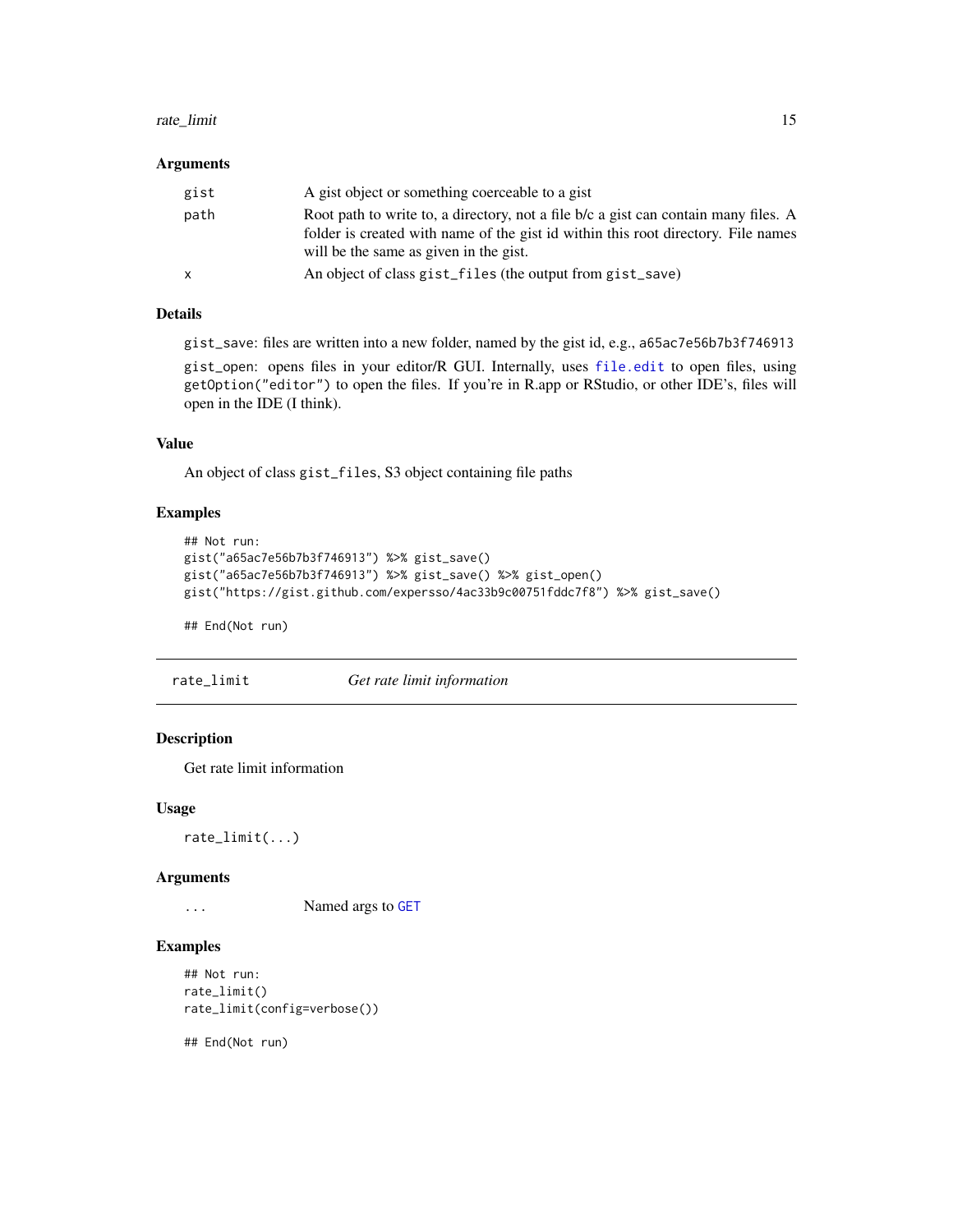Run a .Rmd file

# Usage

run(x, filename = "code. $R$ ", knitopts = list())

# Arguments

| $\mathsf{x}$ | Input, one of: code wrapped in curly brackets and quotes, a file path to an Rmd<br>file, or a gist. |
|--------------|-----------------------------------------------------------------------------------------------------|
| filename     | Name of the file to create, only used if code parameter is used. Default to<br>code.R               |
| knitopts     | (list) List of variables passed on to $link[knitr]\{knit\}$                                         |

#### Value

A path, unless a gist object is passed in, in which case a gist object is returned.

```
## Not run:
# run a local file
file <- system.file("examples", "stuff.Rmd", package = "gistr")
run(file) %>% gist_create
# run code
run({'
```{r}
x <- letters
(numbers <- runif(8))
\sqrt{2}'}) %>% gist_create
# run a file from a gist, has to get file first
gists('minepublic')[[2]] %>% run() %>% update()
## End(Not run)
```
<span id="page-15-0"></span>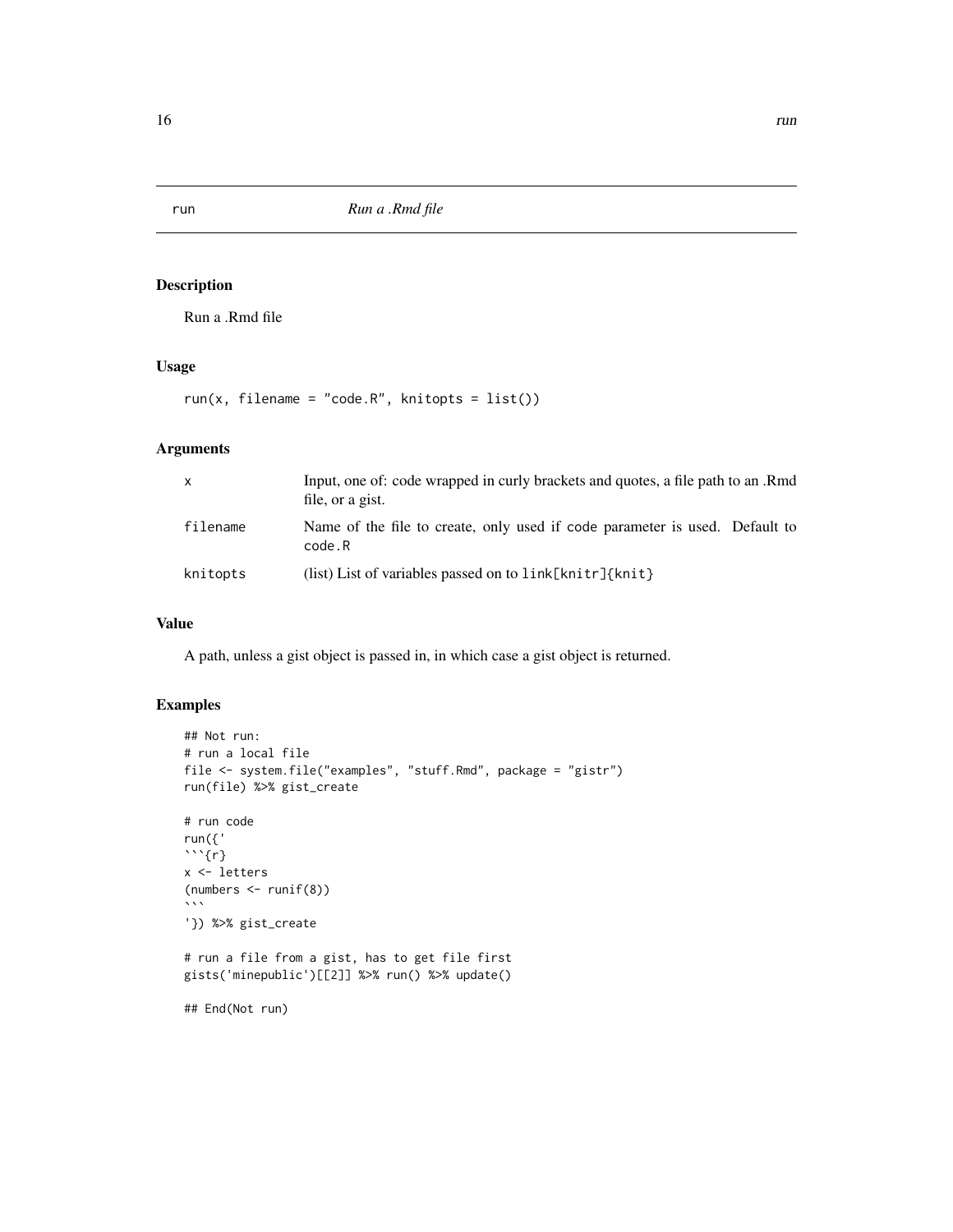<span id="page-16-0"></span>star *Star a gist*

# Description

Star a gist

# Usage

star(gist, ...)

unstar(gist, ...)

star\_check(gist, ...)

# Arguments

| gist                    | A gist object or something that can be coerced to a gist object. |
|-------------------------|------------------------------------------------------------------|
| $\cdot$ $\cdot$ $\cdot$ | Curl options passed on to GET                                    |

#### Value

A message, and a gist object, the same one input to the function.

```
## Not run:
id <- '7ddb9810fc99c84c65ec'
gist(id) %>% star()
gist(id) %>% star_check()
gist(id) %>% unstar()
gist(id) %>% unstar() %>% star()
gist(id) %>% star_check()
gist(id) %>%
  star() %>%
  star_check()
# pass in a url
x <- "https://gist.github.com/expersso/4ac33b9c00751fddc7f8"
gist(x) %>% star
gist(x) %>% unstar
## End(Not run)
```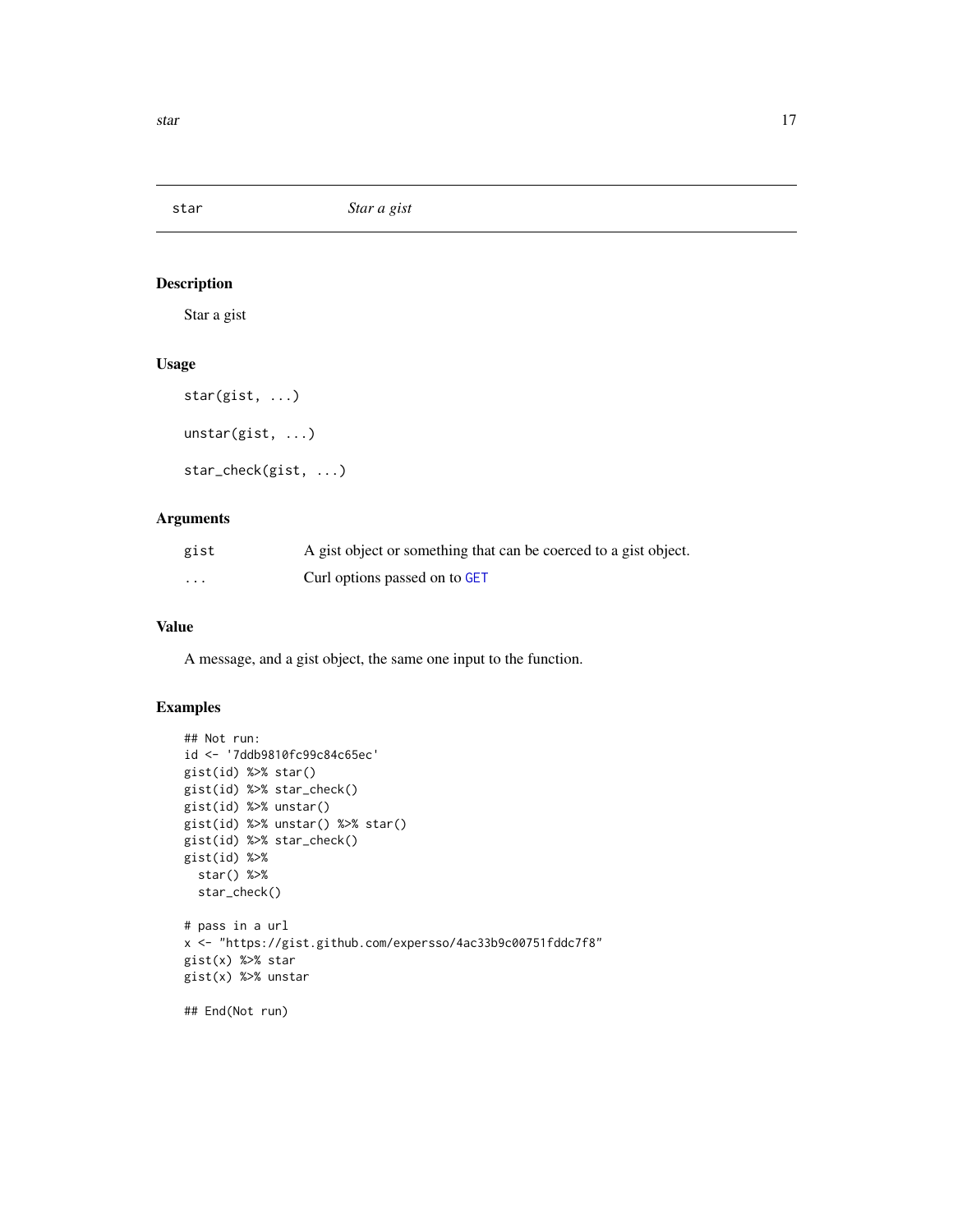<span id="page-17-0"></span>

Make a table from gist or commit class or a list of either

#### Usage

 $tabl(x, ...)$ 

#### Arguments

|   | Either a gist or commit class object or a list of either |
|---|----------------------------------------------------------|
| . | Ignored                                                  |

```
## Not run:
x <- as.gist('f1403260eb92f5dfa7e1')
tabl(x)
# from a list
ss <- gists('minepublic')
tabl(ss[1:3])
## manipulate with dplyr
library("dplyr")
tabl(gists("minepublic")[1:10]) %>%
  select(id, description, owner_login) %>%
  filter(grepl("gist gist gist", description))
# commits
x <- gists()[[2]] %>% commits()
tabl(x[[1]])
## many
x <- sapply(c(gists(), gists()), commits)
tabl(x) %>%
  select(id, login, change_status.total, url) %>%
  filter(change_status.total > 50)
# pass in a url
gist("https://gist.github.com/expersso/4ac33b9c00751fddc7f8") %>% tabl
## many
gg <- gists()
(urs < - vapply(gg, "[[", "", "htmlurl"))lapply(urls[1:5], as.gist) %>% tabl()
## End(Not run)
```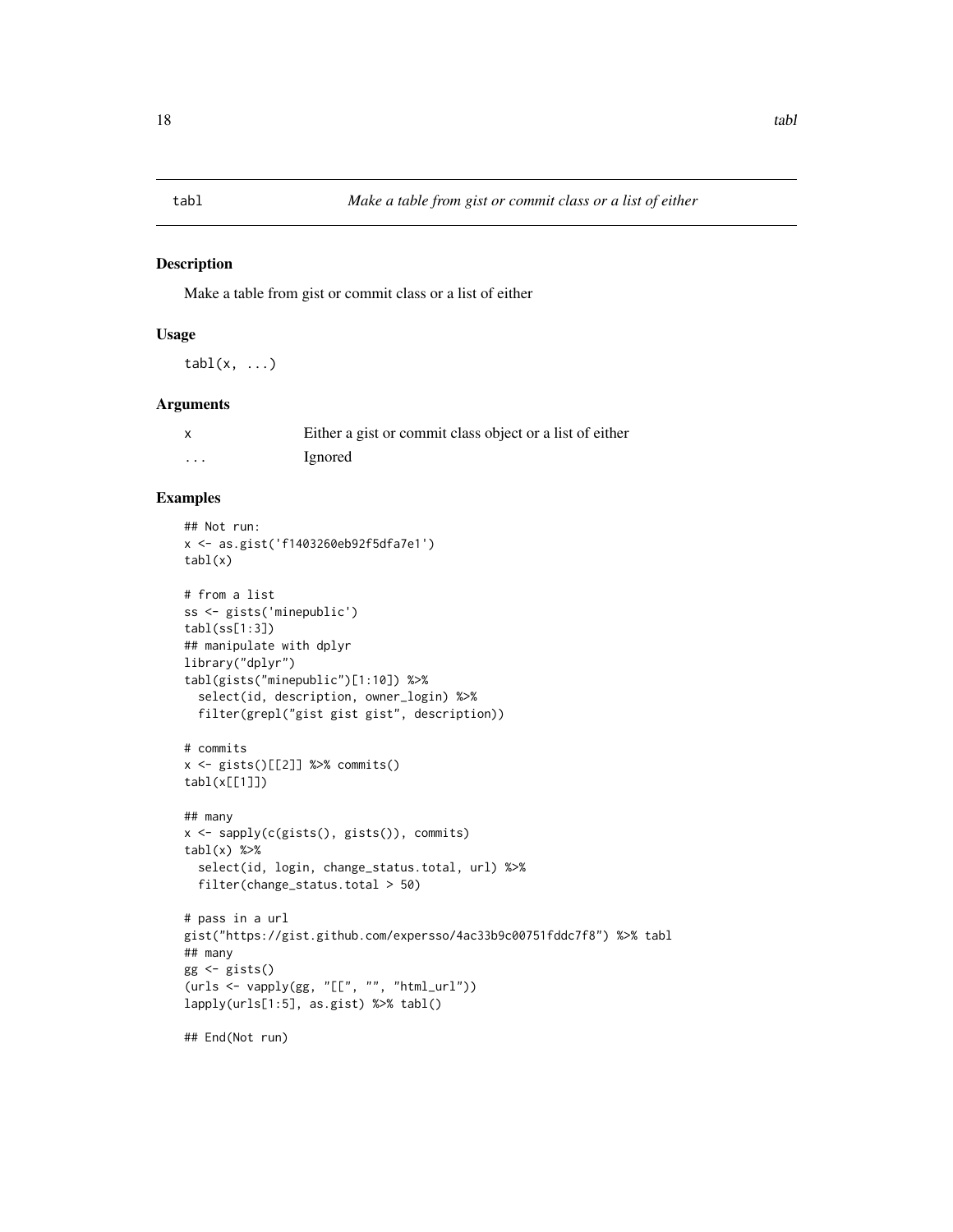<span id="page-18-0"></span>

Update/modify a gist

#### Usage

```
update(gist, description = gist$description, ...)
```
# Arguments

| gist        | A gist object or something coerceable to a gist  |
|-------------|--------------------------------------------------|
| description | (character) Brief description of gist (optional) |
| .           | Curl options passed on to GET                    |

```
## Not run:
file1 <- system.file("examples", "alm.md", package = "gistr")
file2 <- system.file("examples", "zoo.json", package = "gistr")
# add new files
gists(what = "minepublic")[[3]] %>%
 add_files(file1, file2) %>%
 update()
# update existing files
### file name has to match to current name
gists(what = "minepublic")[[3]] %>%
update_files(file1) %>%
 update()
# delete existing files
### again, file name has to match to current name
gists(what = "minepublic") [[3]] %>%
delete_files(file1, file2) %>%
 update()
# rename existing files
# For some reason, this operation has to upload the content too
### first name is old file name with path (must match), and second is new file name (w/o path)
## add first
gists(what = "minepublic")[[3]] %>%
 add_files(file1, file2) %>%
update()
## then rename
gists(what = "minepublic")[[3]] %>%
```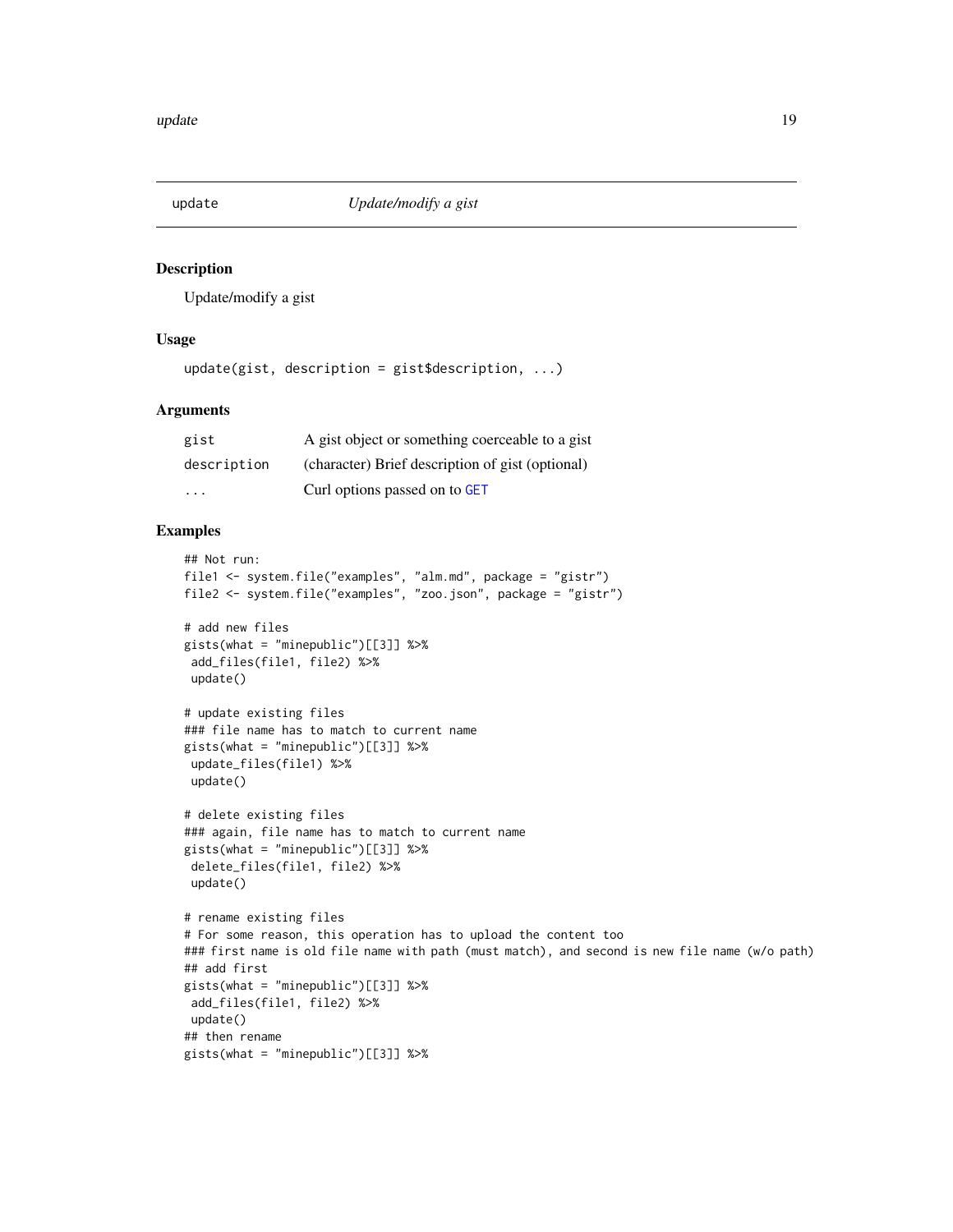20 and 20 update the set of the set of the set of the set of the set of the set of the set of the set of the set of the set of the set of the set of the set of the set of the set of the set of the set of the set of the set

```
rename_files(list(file1, "newfile.md")) %>%
update()
### you can pass in many renames
gists(what = "minepublic")[[3]] %>%
rename_files(list(file1, "what.md"), list(file2, "new.json")) %>%
update()
```
## End(Not run)